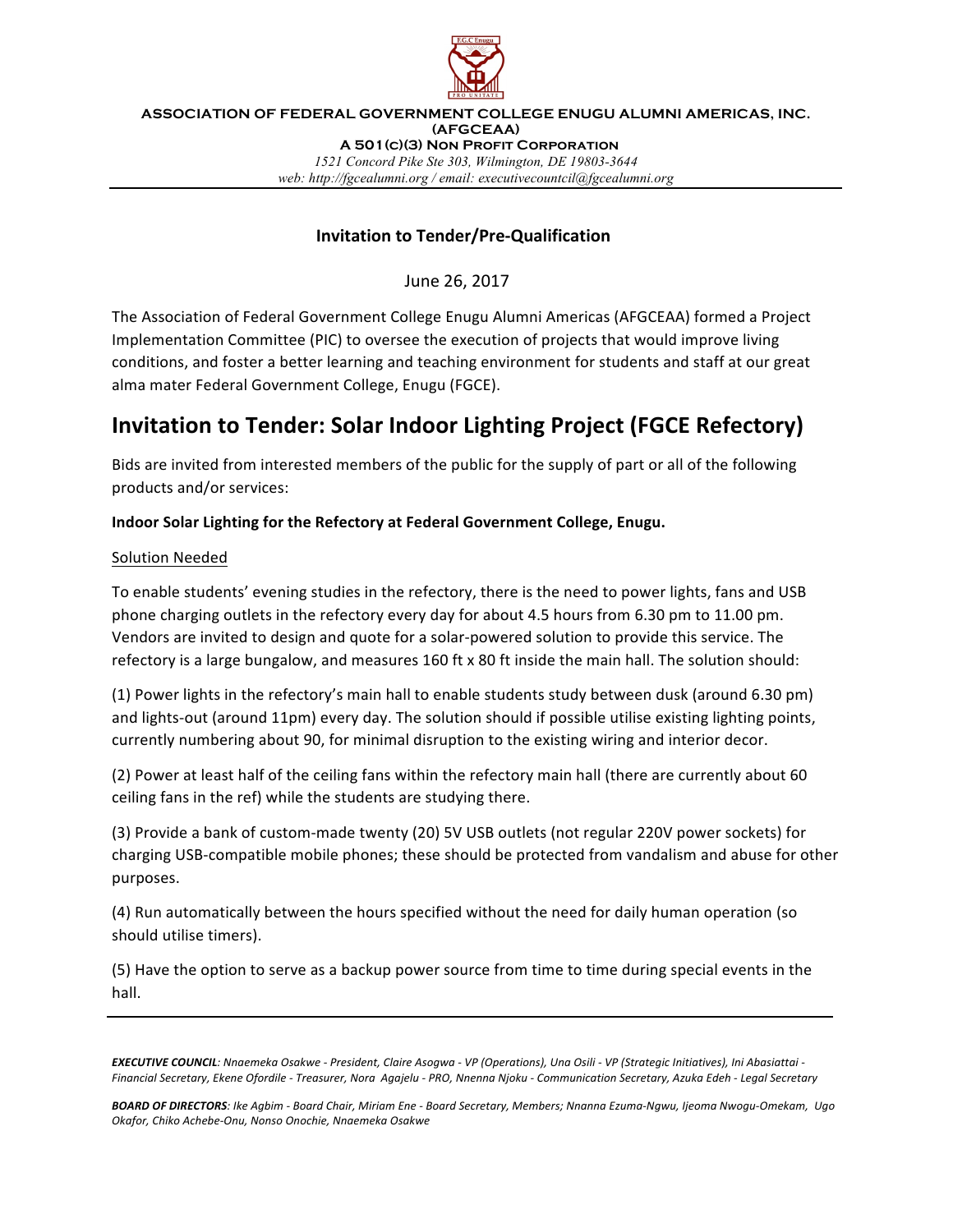

#### **ASSOCIATION OF FEDERAL GOVERNMENT COLLEGE ENUGU ALUMNI AMERICAS, INC. (AFGCEAA) A 501(c)(3) Non Profit Corporation** *1521 Concord Pike Ste 303, Wilmington, DE 19803-3644 web: http://fgcealumni.org / email: executivecountcil@fgcealumni.org*

(6) Be expandable to accommodate future solutions such as powering CCTV cameras.

Vendors are invited to provide their own design, detailing the make and model of all components required, their technical specifications (eg volts, watts, AH, where relevant), and cost, and the cost of any installation, transportation or any other associated charges.

Vendors that prefer not to offer their own designs/specifications are invited to bid for the project based on the attached Bill of Quantities. Contracts may be awarded based on some or all of the items in the Bill of Quantities. Bids which are only valid for an all-or-none contract must be marked as such.

# *Bill of Quantities \_ Prep-Hall Lighting for FGCE Refectory*

|                |                                                 |                | Unit         |        |
|----------------|-------------------------------------------------|----------------|--------------|--------|
| S/Nr           | <b>Item Description</b>                         | Qty            | <b>Price</b> | Amount |
|                | 200Wp Mono Solar Panels (US Spec or major       |                |              |        |
| 1              | brand)                                          | 21             |              |        |
| 2              | Outback FM 80 Charge controller                 | 1              |              |        |
| 3              | Deka Gel 200AH Battery                          | 8              |              |        |
| 4              | Outback VFX or VFXR 3048E Inverter              | 1              |              |        |
| 5              | <b>Battery Rack for 4 batteries</b>             | $\mathfrak{p}$ |              |        |
| 6              | Midnight Solar Circuit Breaker Box (or Similar) | 1              |              |        |
| $\overline{7}$ | <b>Outback MATE3</b>                            | 1              |              |        |
| 8              | TP-Link 3G/4G USB Modem Router                  | 1              |              |        |
| 9              | HCPDA 3G modem                                  | 1              |              |        |
| 10             | 100A DC circuit breaker                         | 4              |              |        |
| 11             | 10A Contactor (2NO 2NC)                         | $\overline{2}$ |              |        |
|                | Standard Light Switch Timer-Actuator            |                |              |        |
|                | (Battery Operated) (see maplin.co.uk product    |                |              |        |
| 12             | code A07QY)                                     | 2              |              |        |
| 13             | Change-over switch-gear                         | $\overline{2}$ |              |        |
| 14             | Water Heater Switch                             | $\overline{2}$ |              |        |
|                | 5V USB power supply with 20 outlets, custom-    |                |              |        |
| 15             | built, tamper-proof                             | 1              |              |        |

**EXECUTIVE COUNCIL**: Nnaemeka Osakwe - President, Claire Asogwa - VP (Operations), Una Osili - VP (Strategic Initiatives), Ini Abasiattai -*Financial Secretary, Ekene Ofordile - Treasurer, Nora Agajelu - PRO, Nnenna Njoku - Communication Secretary, Azuka Edeh - Legal Secretary*

*BOARD OF DIRECTORS: Ike Agbim - Board Chair, Miriam Ene - Board Secretary, Members; Nnanna Ezuma-Ngwu, Ijeoma Nwogu-Omekam, Ugo Okafor, Chiko Achebe-Onu, Nonso Onochie, Nnaemeka Osakwe*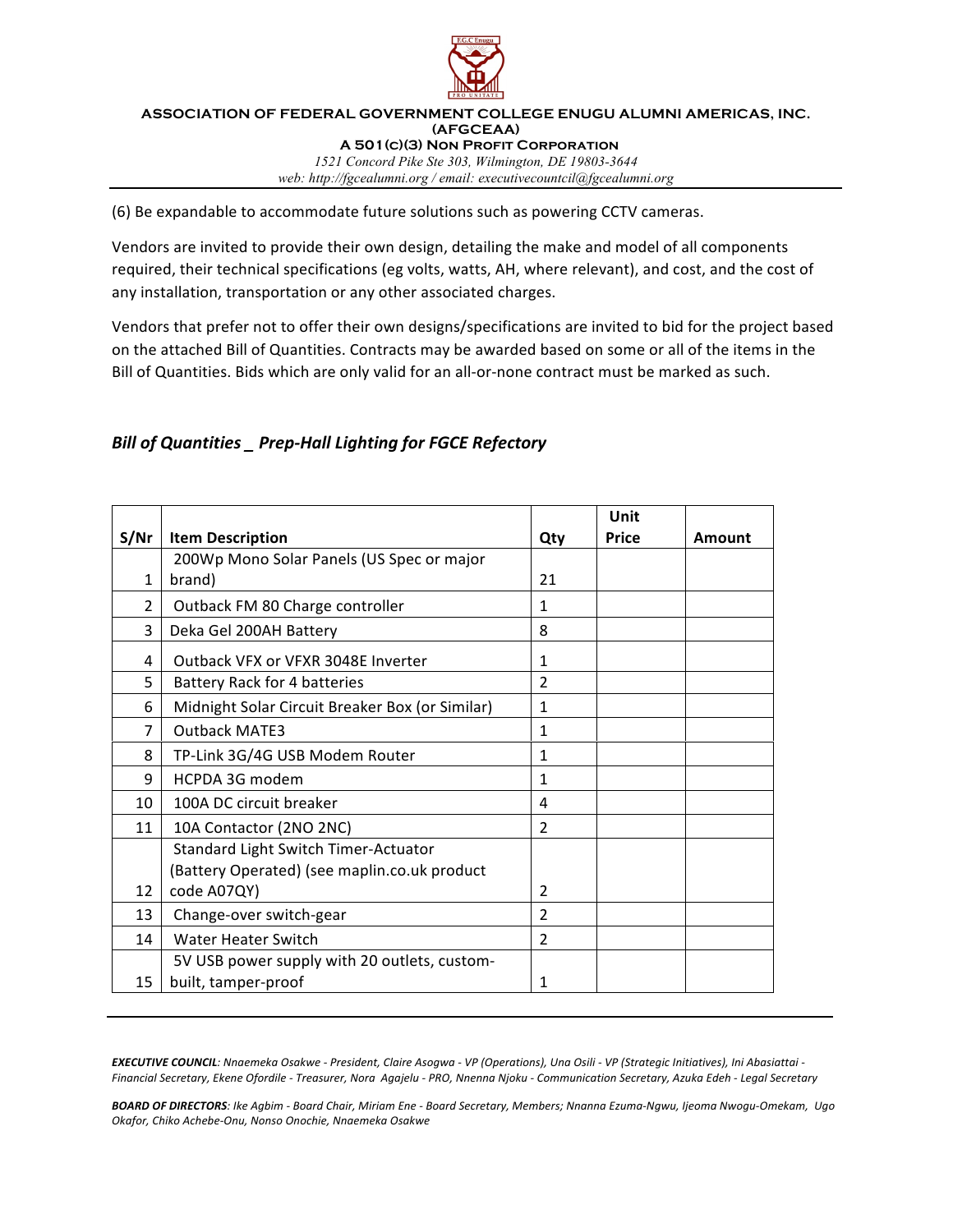

#### **ASSOCIATION OF FEDERAL GOVERNMENT COLLEGE ENUGU ALUMNI AMERICAS, INC. (AFGCEAA)**

 **A 501(c)(3) Non Profit Corporation**

*1521 Concord Pike Ste 303, Wilmington, DE 19803-3644 web: http://fgcealumni.org / email: executivecountcil@fgcealumni.org*

| 16 | 25 mm wire roll red and black                        | 2   |  |
|----|------------------------------------------------------|-----|--|
| 17 | 2.5 mm roll red and black                            | 2   |  |
| 18 | 2.5 mm wire roll (earth)                             | 1   |  |
|    | Earth rod, charcoal and all accessories for          |     |  |
| 19 | earthing                                             | 1   |  |
|    | Trunking and related accessories for up to 200 ft    |     |  |
| 20 | of wiring.                                           | 1   |  |
| 21 | Protectors/burglar proofing boxes                    | 1   |  |
| 22 | Solar Panel Roof Installation Accessories            | 1   |  |
| 23 | Solar Panel Roof Installation Labour                 | 1   |  |
|    | Control Panel Electrical Installation Plus all Other |     |  |
| 24 | Wiring/Modifications/Installations                   | 1   |  |
| 25 | 4-Watt LED Light bulb E-27 Daylight                  | 100 |  |
| 26 | Transportation etc                                   | 1   |  |
|    | Total                                                |     |  |

Tenders are hereby invited from eligible and reputable contractors who wish to bid for the projects. Completed tender documents for each project should be submitted to Project Implementation Committee via email at 2017projects@fgcealumni.org

All bids must be received by 11.59pm (WAT) on July 3, 2017.

The solar solution needs to be operational within two weeks from the date of the award of the contract, or by  $31^{st}$  July 2017 at the latest.

Successful bidders will be contacted not later than 10 days from the date of this publication.

For questions/clarifications on this publication please contact Project Implementation Committee via email at 2017projects@fgcealumni.org

**EXECUTIVE COUNCIL**: Nnaemeka Osakwe - President, Claire Asogwa - VP (Operations), Una Osili - VP (Strategic Initiatives), Ini Abasiattai -Financial Secretary, Ekene Ofordile - Treasurer, Nora Agajelu - PRO, Nnenna Njoku - Communication Secretary, Azuka Edeh - Legal Secretary

BOARD OF DIRECTORS: Ike Agbim - Board Chair, Miriam Ene - Board Secretary, Members; Nnanna Ezuma-Ngwu, Ijeoma Nwogu-Omekam, Ugo *Okafor, Chiko Achebe-Onu, Nonso Onochie, Nnaemeka Osakwe*